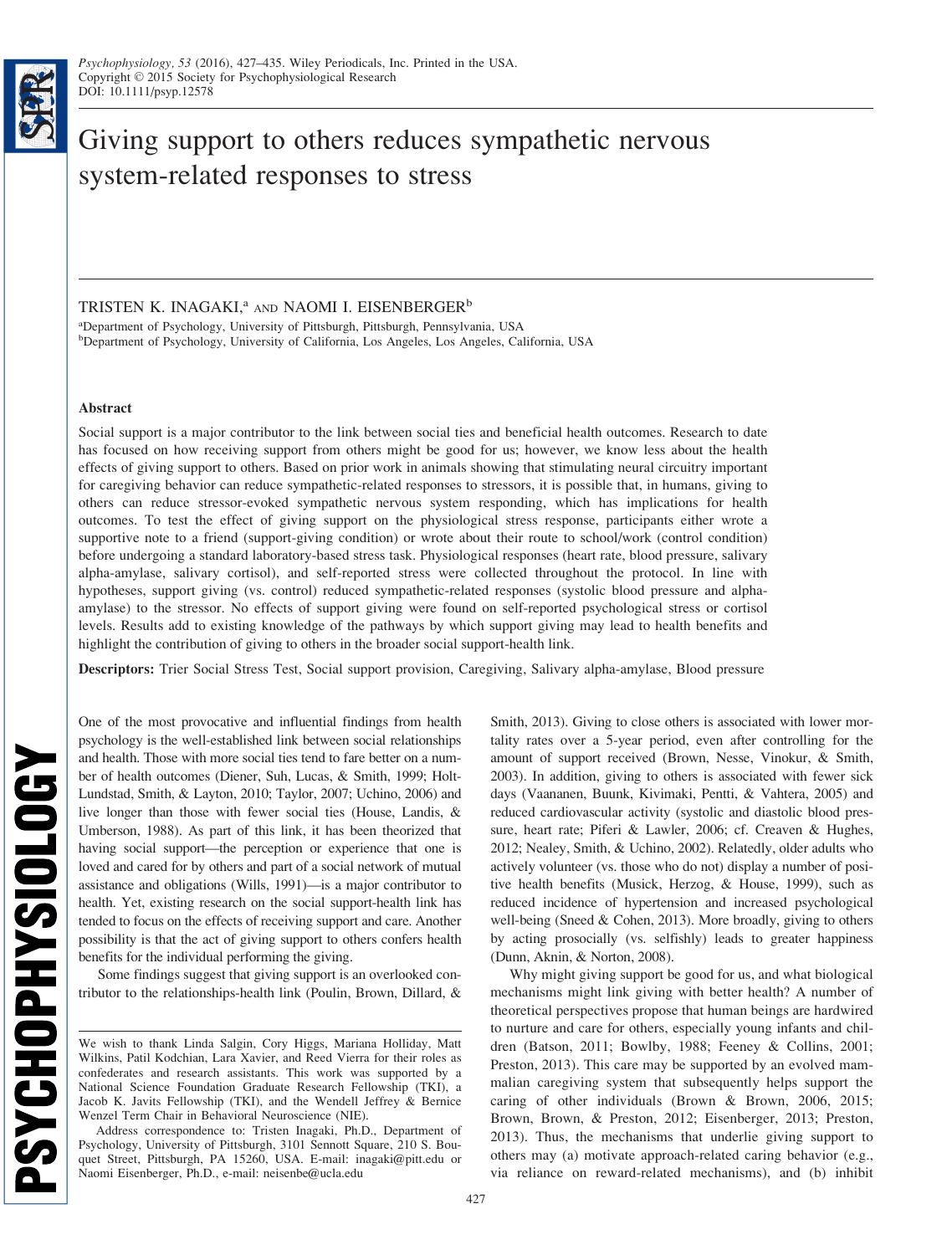withdrawal or stress-related responding to facilitate adaptive caregiving during times of stress.

In a direct test of the role of mammalian caregiving regions in giving support to others in need, two neural regions known to be critical for maternal caregiving in animals—the ventral striatum (VS) and septal area (SA)—show increased activity to giving support to a romantic partner (vs. not giving support, Inagaki & Eisenberger, 2012). Furthermore, one of these regions, the SA, was negatively correlated with amygdala activity when participants gave support. The amygdala is a region well known for its association with threat detection and salience (Adolphs, Tranel, & Damasio, 1995; Anderson & Phelps, 2001; Whalen, 2007) and in animals, leads to increased cardiovascular responses (blood pressure, heart rate) when stimulated (Tellioglu, Aker, Oktay, & Onat, 1997). Similarly, amygdala activation to the Stroop color-word interference task has been linked to increased blood pressure (mean arterial pressure [MAP]) in humans (Gianaros et al., 2008). Conversely, stimulation of the SA on its own inhibits heart rate and blood pressure responses (Covian, Antunes-Rodrigues, & O'Flaherty, 1964; Malmo, 1961; Thomas, 1998) and has been proposed to show its most robust "quieting" effects on sympathetic nervous system (SNS) responding (Covian et al., 1964; Olds & Milner, 1954). Thus, the negative association between SA activity and amygdala activity during the provision of support suggests that support giving may reduce physiological stress responses for the person giving the support. From an evolutionary perspective, the stress-buffering effect of support giving may have been adaptive insofar as reducing one's own threat responses to seeing others under stress facilitates approach toward the target in need (Eisenberger, 2013; Inagaki & Eisenberger, 2012). Together, these findings suggest that support giving may confer health benefits by reducing physiological responses to stress, but not a lot of work has examined this experimentally.

To directly examine the effect of giving support to others on physiological stress responses, participants were randomly assigned to either give support to a friend in need or to complete a control condition. All participants then underwent a standardized laboratory-based stressor, the Trier Social Stress Test (TSST; Kirschbaum, Pirke, & Hellhammer, 1993). To examine physiological and psychological responses to stress, we assessed cardiovascular responses associated with sympathetic activity (heart rate, blood pressure), salivary alpha-amylase, an enzyme that indexes SNS activity (Nater & Rohleder, 2009; Rohleder, Nater, Wolf, Ehlert, & Kirschbaum, 2004), and self-reported anxiety and negative affect. We also explored the effect of support giving on salivary cortisol, as cortisol is a widely studied hormone associated with psychosocial stress. We hypothesized that, compared to a control condition where no support was given, support giving would lead to reduced physiological responses to the stressor.

#### Method

#### **Participants**

Healthy individuals were recruited via flyers. To be included in the study, participants needed to be in good health and over the age of 18. Exclusion criteria included major health or mental disorders (including hypertension, active coronary artery disease, diabetes, history of stroke, or fear of public speaking); use of medication such as beta-blockers, antidepressants, or other mood altering drugs; and pregnancy. Female participants on oral contraceptives were excluded, but two individuals (one from the support-giving condition and one from the control condition) reported oral contraceptive use during the experimental session. Results did not change with these individuals removed from the data, and so they were included in the final dataset. A total of 52 individuals participated in the study. One person was removed who, during the experimental session, reported poor health, cigarette and alcohol use, but did not report this during screening.

The final sample included 51 participants ( $M_{age} = 21.02$ ,  $SD = 2.67$ , 37 females) with 39.2% Asian, 29.4% White, 11.8% Hispanic, 2% African American, and 17.7% reporting mixed ethnicity or other. Participants were paid \$50 for completing the study. All procedures were approved by UCLA's Institutional Review Board.

# Procedures Overview

Eligible participants were scheduled for an experimental laboratory session from 13:30–16:30 to control for the natural diurnal cortisol and alpha-amylase pattern (Dickerson & Kemeny, 2004; Rohleder et al., 2004; see Figure 1 for an overview of the procedures). Participants were asked to refrain from consuming any alcoholic beverages for 24 h before the session and to refrain from food, drink (other than water), or any oral activities that might cause the gums to bleed (e.g., flossing) 2 h prior to the session. Following an 85-min baseline period (see below for more details), participants were randomly assigned to complete either a 5-min support-giving manipulation  $(n = 25, 16$  females) or a control condition  $(n = 26, 21$  females), then complete the stressor (10 min), and finally complete 45 min of recovery time. There was no difference in the sex composition between the two conditions,  $\chi^2(1, N = 51) = 1.82, p = .18$ .

# Baseline

Upon arrival to the lab, participants completed demographics and general self-reported health measures and then sat quietly for 40 min in order to acclimate to the laboratory environment. Two baseline physiological recordings and two saliva samples were then collected. Participants then sat quietly for another 45 min before continuing with the experimental procedures.

## Support-Giving Manipulation

Approximately 85 min after arriving in the lab, participants completed the main experimental manipulation. Participants were instructed either to (a) handwrite a note addressed to a close friend who needs some support (support-giving condition), or (b) write about the route they take to school/work each day (control condition). They were given 5 min to complete the writing as they sat alone in a quiet room. A writing task was chosen for the manipulation because writing is a commonly used and successful manipulation for inducing specific psychological states (Galinsky & Ku, 2004; Galinsky & Moskowitz, 2000; Macrae, Bodenhausen, Milne, & Jetten, 1994). After completing their writing, all participants were asked to seal their note in an envelope so that someone from the research team could recode the content to remove any personal identifying information (such as the names of other people). This was done in order to protect the privacy of our participants and to encourage honest, supportive responses. Participants remained unaware of the exact details of the lab stressor (TSST) while completing their writing.

For participants assigned to the support-giving condition, the following instructions were given (both orally and written):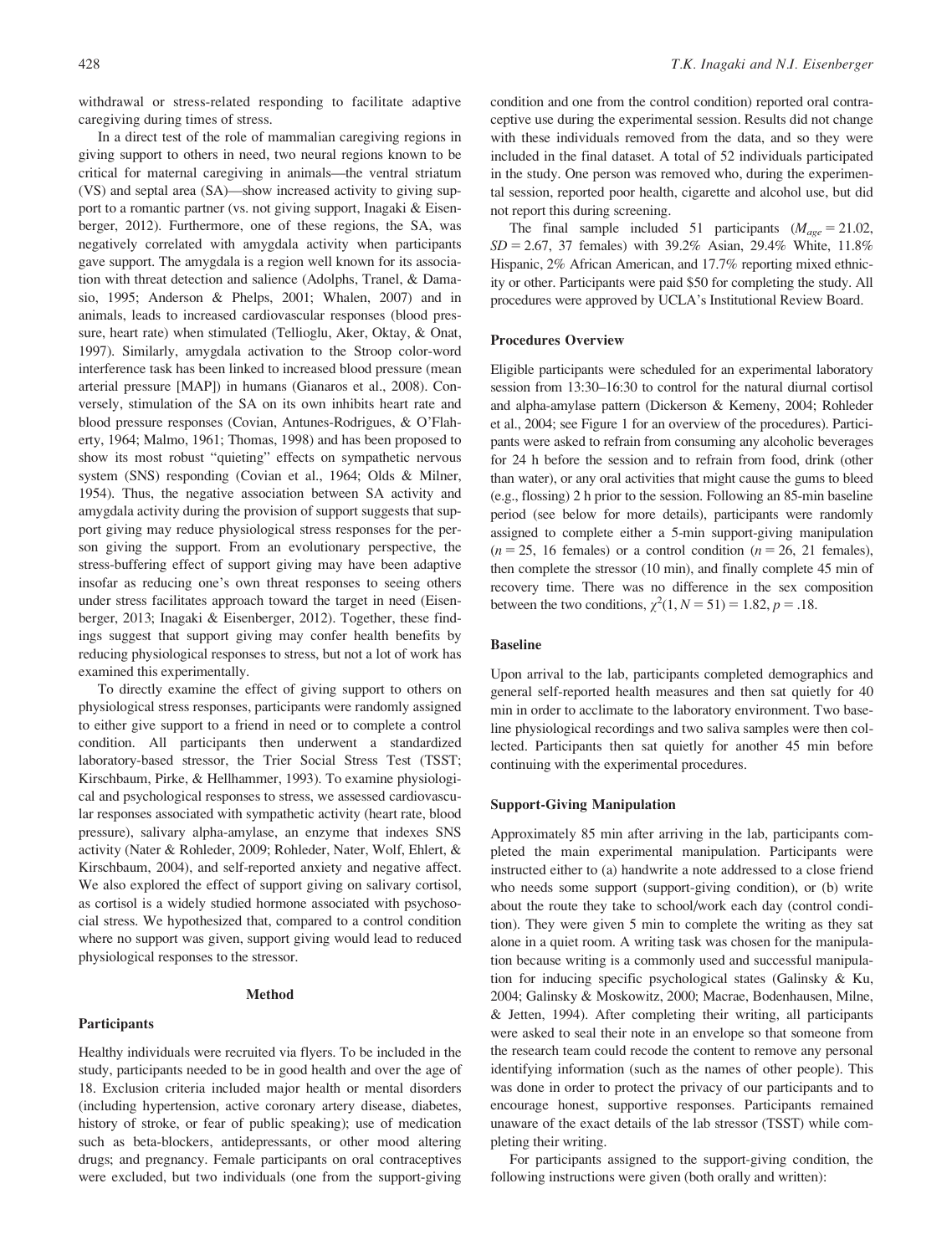



Figure 1. Overview of procedures. Following baseline measures, participants completed either the support-giving condition (wrote a supportive note to a friend) or a control condition (wrote about their route to school/work) and then underwent the Trier Social Stress Test (TSST). Heart rate, blood pressure, salivary alpha-amylase, salivary cortisol, and affective responses were assessed throughout the protocol.

For this study, we'd like you to pick a close friend who you know needs some support right now and write them a letter. Some examples might be a friend who just broke up with a romantic partner or someone worried about financial problems. You can write them advice or comforting words, whatever you think would be most helpful. Please write your response on the separate sheet of paper provided. You will have 5 minutes to write. When you are done, please place your letter in this envelope and seal it.

For the control condition, the following instructions were given:

For this study, we'd like you to write about the route you take to school/work each day. Please think about the exact route you take to school and describe the route you take—including stepby-step details of what directions you take, the scenery you pass on your way, etc. An example might be that you got on the #2 Santa Monica Blue Bus and rode 5 stops until you arrived at school and then got off in Westwood and walked down Westwood Blvd. and so on. Please write your response on the separate sheet of paper provided. You will have 5 minutes to write. When you are done, please place your letter in this envelope and seal it.

A representative example of a letter written by one participant in the support giving condition reads:

I know you have been going through a tough time these past few months and I just wanted to let you know that you are not alone. I am always here to listen if you ever need someone to talk to. You are not the only one who has been in this situation where you have to deal with financial problems as well as being stuck in the middle of your parents' divorce. I had to go through the same thing and it does get better.

An independent sample of raters ( $n = 24$ , 18 females) rated the supportiveness of the letters from the giving-support condition on a 7-point Likert scale (anchored by not at all and very much so) on the following items: (1) "Overall, how supportive do they seem?" (2) "To what extent do they express their concern for the difficulties the other is facing?" (3) "To what extent do they express encouragement (e.g., you can do it)?" (4) "To what extent do they validate the difficulty of the other's situation or express that they understand?" and (5) "How seriously do they take the other person's problem?" A composite of the five items ( $\alpha$  = .95) showed that the letters were generally supportive  $(M = 4.92, SD = 1.07)$ . In addition, to assess whether those in the support-giving condition might be providing themselves with support rather than giving support to others, raters were asked how much the participant focused on his/her own perspective. Ratings on this item were significantly lower ( $M = 3.92$ ,  $SD = .90$ ) than the ratings for how supportive the letters were,  $t(25) = 2.85$ ,  $p = .009$ , suggesting that the participants in the support-giving condition were indeed giving support to others. We wish to emphasize that the support manipulation in this study came before the introduction of the lab stressor, and thus participants were unaware that they were about to go through a stressful experience.

#### Laboratory-Based Stressor

After completing their writing, participants received instructions for the TSST, our laboratory-based stressor. Based on the standard protocol (Kirchbaum et al., 1993), participants were given 5 min to prepare a 5-min speech, to be delivered in front of a panel of evaluative judges, about why they would make a good candidate for an administrative assistant position. Immediately after the speech, participants completed a 5-min mental arithmetic task in which they were asked to count backwards by 13s from 2,083. To increase the stressfulness of this part of the protocol, participants were prodded to calculate faster and more accurately by the two trained confederates (always including at least one male) who acted as evaluators. In addition, participants were told that their speech and math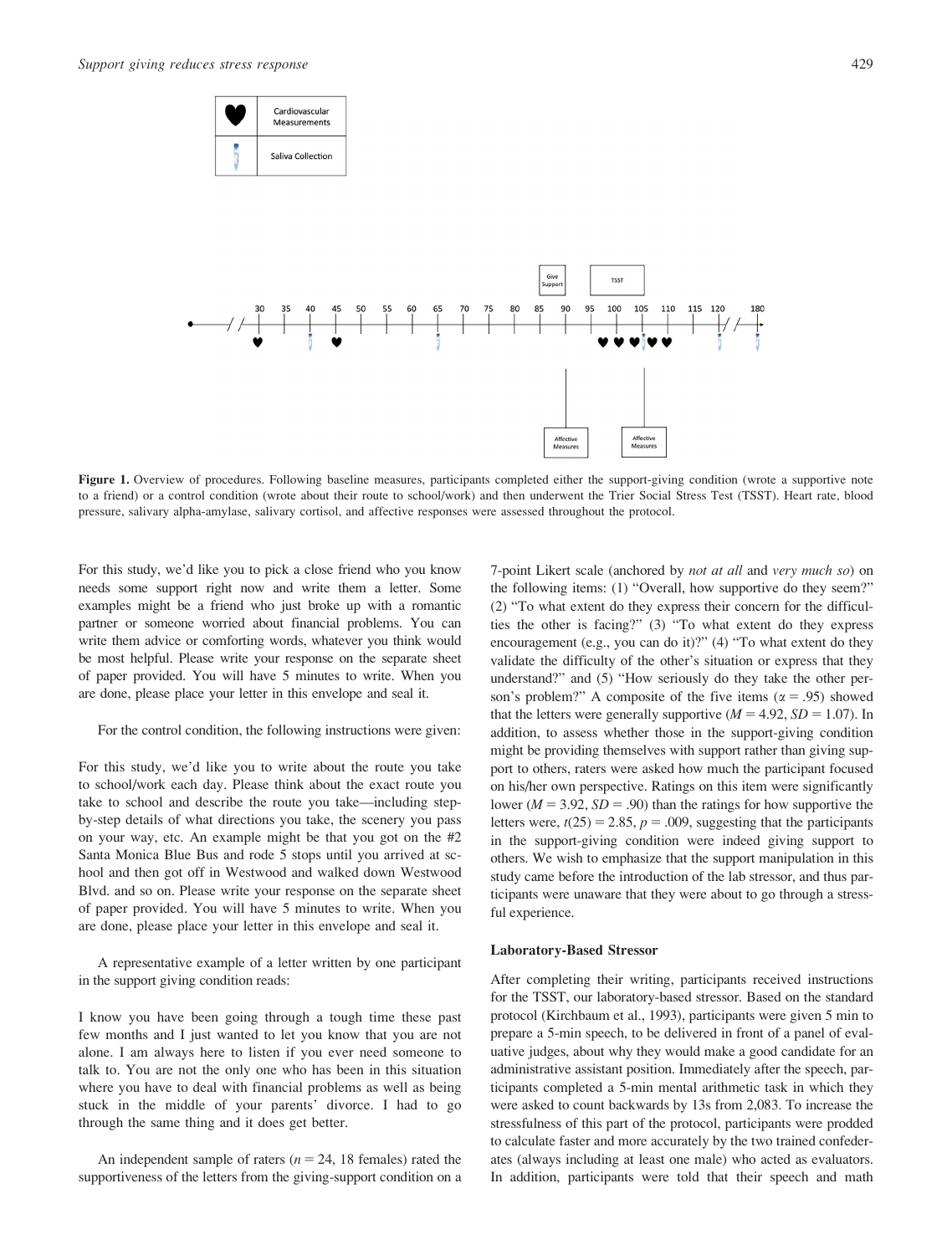performance would be videotaped and later coded for presentation style and clarity. Both confederates maintained neutral facial expressions throughout the TSST and did not give any reassuring gestures such as nods or smiles to support the participant through the task. Following the TSST, participants entered the recovery phase of the experiment where they sat quietly completing questionnaires for the remainder of the protocol.

### **Measures**

Affective measures. Feelings of anxiety and negative affect to the experimental protocol were assessed at three separate time points: (1) before receiving instructions for the TSST (baseline), (2) during the TSST (stressor), and (3) after the TSST (recovery). For ratings reflecting the time period when they were going through the TSST (stressor ratings), participants were asked to retrospectively "indicate to what extent you felt this way while you were going through the stress tasks." Feelings of anxiety were measured using the state version of the Spielberger State-Trait Anxiety Inventory (Spielberger, Gorsuch, Lushene, Vagg, & Jacobs, 1983), and negative affect was measured with the negative items from the Positive and Negative Affect Schedule (Watson, Clark, & Tellegen, 1988).

In addition to feelings of anxiety and negative affect, five separate items assessed the stressfulness of completing the TSST (assessed at only one time point—feelings during the TSST). Thus, participants responded to "How evaluated did you feel during the tasks?," "How effortful/challenging/threatening was it to complete the tasks?" and "How difficult did you find the tasks?" A reliability analysis of the five items showed that responses had high convergence ( $\alpha = .73$ ), and so responses were combined into a measure of "perceived stressfulness" during the TSST. Finally, participants were asked how well overall they thought they did during the tasks to get a more global measure of how well participants thought they performed during the TSST. This item showed low convergence with the other five items and so was evaluated on its own.

#### Physiological Measures

Cardiovascular measures. To measure the cardiovascular response to the TSST, heart rate (HR), systolic blood pressure (SBP), and diastolic blood pressure (DBP) were assessed with an automated monitor (Dinamap PRO Monitor) placed around the upper portion of the nondominant arm at baseline (once 30 min and once 45 min after arriving at the lab), during the stressor (once every 3 min over the 10-min TSST task), and during the recovery phase (immediately after the end of the TSST and 3 min later). Values within each measurement period (baseline, stressor, and recovery) were averaged to reflect the cardiovascular response during each time period. Stressor readings for one participant from the control condition were not collected due to experimenter error. The results for the cardiovascular measurements are therefore based on a sample of 25 individuals from the control condition and 25 individuals from the support-giving condition.

## Overview of Saliva Sampling

Five saliva samples were collected throughout the experimental protocol to assess alpha-amylase and cortisol, two commonly studied salivary biomarkers associated with stress (Dickerson & Kemeny, 2004; Nater & Rohleder, 2009). Saliva was collected with salivettes (Salivettes, Sarstedt Inc., Newton, NC) twice at baseline (40 min and 65 min after entering the lab), twice after the stressor (1 min following the end of the TSST for salivary alpha-amylase [sAA] and 15 min following the end of the TSST for cortisol), and once during recovery (40 min after the end of the TSST).

Samples were stored in a  $-20^{\circ}$ C freezer until they were analyzed. After data collection was complete, samples were analyzed with a time-resolved fluorescence immunoassay (Dressendorfer, Kirschbaum, Rohde, Stahl, & Strasburger, 1992) at the biological psychology laboratory directed by Dr. Clemens Kirschbaum at the Technical University of Dresden in Dresden, Germany. Raw sAA values were used because they did not demonstrate significant skew; however, cortisol values were log-transformed because they demonstrated positive skew.

Salivary Alpha-Amylase. sAA is a salivary biomarker that reflects SNS activity and has been shown to increase to psychosocial stress (Nater & Rohleder, 2009; Rohleder et al., 2004). Analyses focused on the effect of the experimental condition on the entire physiological time course; however, based on the hypothesis that support giving would be stress reducing, we were primarily interested in changes from baseline to the stressor.

There was an increase in sAA responding from the 40-min baseline ( $M = 60.61$  U/ml,  $SD = 49.96$ ) to the 65-min baseline sample ( $M = 80.84$  U/ml,  $SD = 50.80$ ;  $F(1,45) = 3.69$ ,  $p = .06$ ), suggesting that the second baseline may have served as a prestress, rather than a baseline assessment, and so the first baseline measurement (40 min into the protocol) was used as the baseline measure. To capture stressor-evoked sAA activity, analyses focused on the first stressor time point (1 min after the completion of the TSST) as sAA is known to respond almost immediately to a stressor (Nater & Rohleder, 2009; Rohleder et al., 2004).

Salivary Cortisol. Cortisol, a commonly studied hormone associated with stress that reflects hypothalamic-pituitary-adrenocortical (HPA) axis responding (Kirschbaum & Hellhammer, 1994), was concurrently assessed with sAA.

There were no differences between the 40- and 65-min baseline cortisol samples ( $p = .73$ ), and so we used an average of the first and second measurements to serve as the baseline. Cortisol displays a well-characterized delay in responding from the onset of a stressful experience (approximately 21–40 min from stressor onset; Dickerson & Kemeny, 2004). Therefore, analyses focused on the second stressor assessment (15 min after the completion of the TSST) in order to evaluate cortisol reactivity to the stressor.

#### Data Analysis

Baseline measures. Differences in self-reported demographic and health variables (age, body mass index [BMI], subjective health, coffee in the past 7 days, alcoholic beverages in the past 7 days, cigarette use, exercise on the day of the experimental session, trouble sleeping, or any upcoming major exams) between those who gave support and those who completed the control condition were assessed with t tests in SPSS.

Psychological measures. Self-reported changes in affective responses to the TSST (negative affect and anxiety) were analyzed with 2 (Condition: support giving vs. control)  $\times$  3 (Time: baseline vs. stressor vs. recovery) repeated measures analyses of variance (ANOVAs). Perceived stress and how participants felt they performed overall during the TSST, which were taken at a single time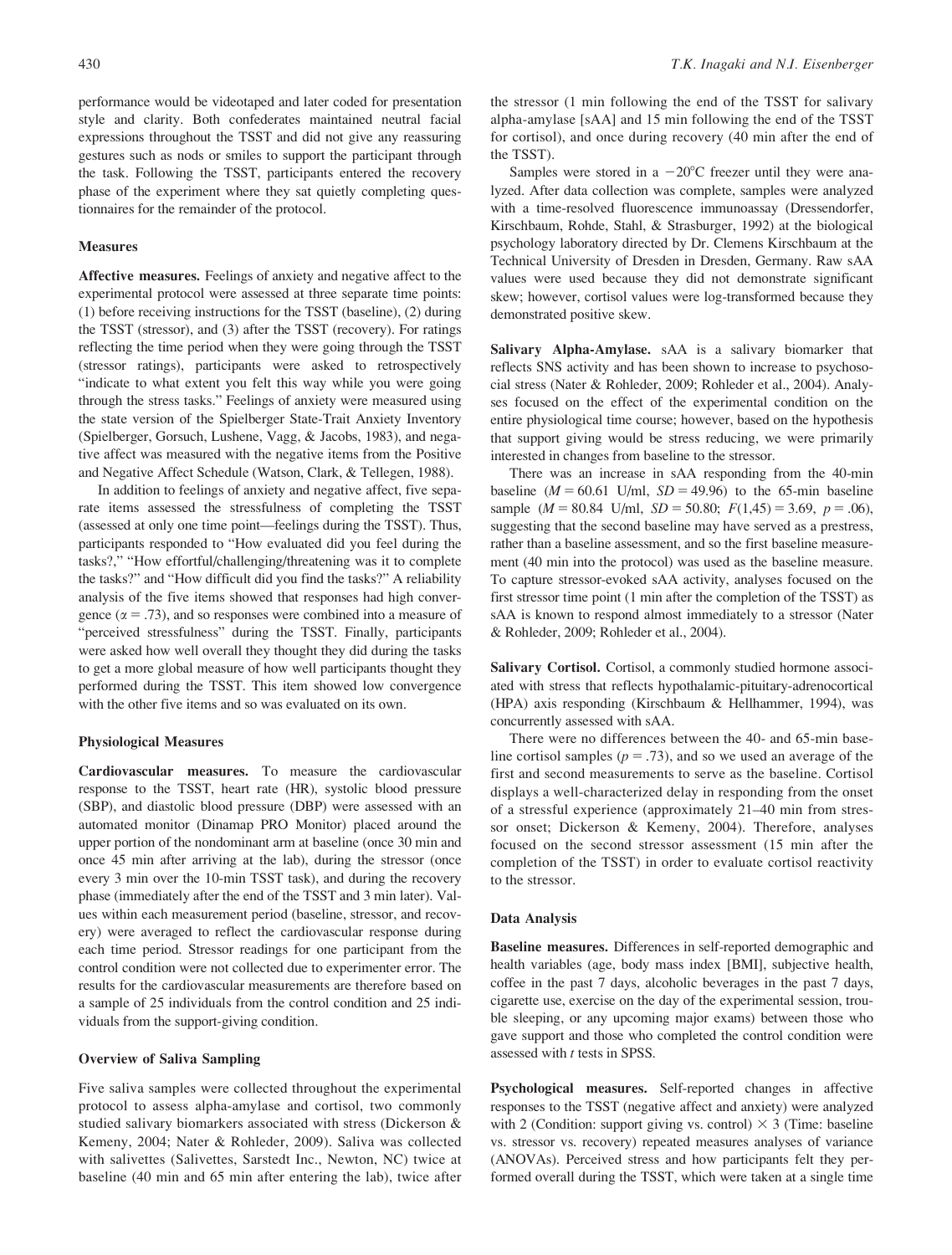

Figure 2. Self-reported negative affect and anxiety over time. Although self-reports increased from baseline to the stressor and then decreased during the recovery period, there were no differences between those who gave support and those who completed the control condition. Error bars reflect standard errors.

point, were analyzed using ANOVA with condition as the between-subjects factor.

Physiological measures. As a conservative control, any selfreported health variables that showed group differences at  $p \leq 0.10$  were added as covariates when analyzing the physiological measurements. In this study, coffee intake over the past 7 days,  $F(1,49) = 2.97$ ,  $p = .09$ , alcoholic beverages over the past 7 days,  $\chi^2(1, N = 51) = 3.34$ ,  $p = .07$ , and exercise on the day of the experimental protocol,  $\chi^2(1, N = 51) = 5.89$ ,  $p = .02$ , were reported more for those in the support-giving condition than those in the control condition. No other demographic or self-reported health measures showed any difference between conditions (age, BMI, subjective health, cigarette use, trouble sleeping, or any upcoming major exams,  $ps > .23$ ). In addition, because previous studies have shown sex differences in physiological responses to stress (Kirschbaum, Wust, & Hellhammer, 1992; Kudielka & Kirschbaum, 2005; Smith, Loving, Crockett, & Campbell, 2009; Stoney, Davis, & Matthews, 1987) and because there were baseline differences in SBP responses between the males (*M* SBP = 114.50,  $SD = 10.12$ ) and females (*M* SBP = 103.56, *SD* = 9.74;  $F(1,49) = 12.80$ ,  $p = .001$ , sex was included as an additional variable in all analyses examining physiological responses to stress. However, there are no sex-specific hypotheses in the current study nor is the study powered enough to thoroughly evaluate sex differences. Therefore, caution should be made when evaluating sex effects.

Thus, 2 (Condition: support giving vs. control)  $\times$  3 (Time: baseline vs. stressor vs. recovery)  $\times$  2 (Sex: female vs. male) repeated measures ANOVAs were run to determine the effect of the experimental manipulation on the stress response. Given the current literature on the effects of maternal caregiving neural activity on responses to stressor-evoked physiological activity in animals (e.g., Covian et al., 1964; Olds & Milner, 1954), we were particularly interested in the effect of giving support on stressor reactivity (baseline vs. stressor) and, therefore, did not make specific hypotheses about the recovery period.

#### Results

# Baseline Comparisons

There were no between-group (support giving vs. control condition) differences in baseline negative affect or anxiety, cardiovascular measures (HR, SBP, DBP), sAA, or cortisol ( $ps > .28$ ).

## Affective Responses to the Stressor

We first examined the effect of support giving on changes in selfreported responses to the TSST by examining the Time (baseline vs. stressor vs. recovery)  $\times$  Condition (support giving vs. control) interaction. Consistent with prior studies using the TSST, there was a main effect of time for both anxiety,  $F(2,98) = 55.14$ ,  $p < .001$ , and negative affect,  $F(2,98) = 56.55$ ,  $p < .001$  (see Figure 2). Post hoc analyses revealed that participants reported increased anxiety,  $t(50) = 8.42$ ,  $p < .001$ , and negative affect,  $t(50) = 8.75$ ,  $p < .001$ , from baseline to the stressor and then a reduction in anxiety,  $t(50) = 8.33, p < .001$ , and negative affect,  $t(50) = 6.75, p < .001$ , during the recovery phase (from the stressor to the recovery time point). However, there were no Condition  $\times$  Time interactions, indicating that there were no differences in self-reported anxiety or negative affect between those who gave support and those who completed the control condition ( $ps > .54$ ).

For the perceived stressfulness measure (which was measured at only one time point—in response to the stressor), there was no effect of support giving on how stressful participants found the TSST,  $F(1,49) = 1.44$ ,  $p > .24$ . However, when looking at how well participants thought they did during the tasks (the speech and mental math portion of the TSST) overall, those in the supportgiving condition reported doing marginally better  $(M = 3.88$ ,  $SD = 1.39$ ) than those in the control condition  $(M = 3.19,$  $SD = 1.36$ ,  $F(1,49) = 3.19$ ,  $p = .08$ ,  $d = .50$ ). Thus, in sum, there was no effect of support giving on self-reported anxiety or negative affect, but, overall, participants in the support-giving condition felt they performed better during the TSST.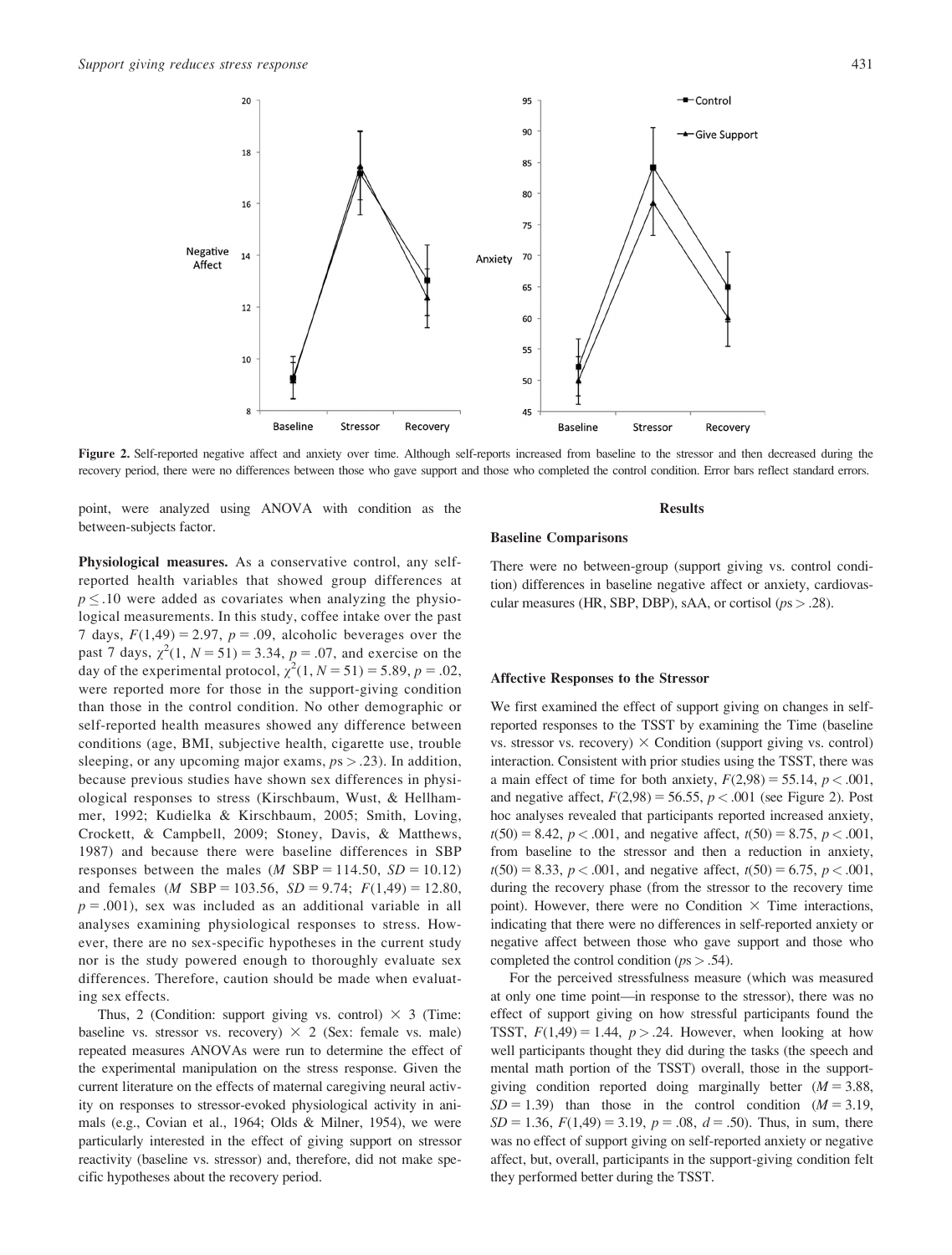

Figure 3. Systolic blood pressure (SBP) responding during the baseline, stressor, and recovery periods. While all participants showed the characteristic increases in SBP to the TSST, those in the control condition showed a larger SBP response during the stressor than those in the support-giving condition, suggesting that giving support to others buffers stressor-related SBP responding. The gray bar reflects the writing manipulation during which time participants either gave support or completed the control condition. Error bars reflect standard errors.  $p < .05$ 

## Physiological Outcomes

Cardiovascular responses. The interaction among condition (support giving vs. control), time (baseline vs. stressor vs. recovery), and sex (male vs. female) was assessed for each cardiovascular measurement (HR, SBP, DBP) separately. Results for HR, SBP, and DBP follow.

Heart rate. As expected, there was a significant effect of time for HR,  $F(2,86) = 41.62$ ,  $p < .001$ , such that HR increased from baseline  $(M = 65.33, SD = 8.67)$  to the stressor  $(M = 81.98,$  $SD = 13.44$ ,  $t(50) = 10.78$ ,  $p < .001$ ) and then decreased during the recovery period ( $M = 65.77$ ,  $SD = 10.08$ ,  $t(50) = 12.46$ ,  $p < .001$ ). There was no main effect of sex for HR,  $F(1,43) = .61$ ,  $p = .44$ , nor were there any interactions with sex ( $ps > .51$ ). In addition, there was no interaction between condition and time,  $F(2,86) = .04$ ,  $p = .96$ , indicating that the support-giving manipulation did not affect HR responses to the TSST.

Systolic blood pressure. As with heart rate, there was a main effect of time for SBP responding,  $F(2,86) = 73.32$ ,  $p < .001$  (see Figure 3) with SBP increasing from baseline to the stressor,  $t(50) = 18.36, p < .001$ , and decreasing during the recovery period,  $t(50) = 11.90, p < .001$ . There was also a significant main effect of sex for SBP,  $F(1,43) = 17.88$ ,  $p < .001$ , such that males showed a greater overall SBP response than females. However, no interactions with sex were found ( $ps > .50$ ).

Importantly, there was a significant interaction between condition and time (baseline vs. stressor vs. recovery) for SBP,  $F(2,86) = 3.37$ ,  $p = .04$ . When breaking down the interaction to assess the direction of the effects, as expected, there were no differences at baseline between those who gave support and those who completed the control task,  $F(1,43) = .02$ ,  $p = .91$ ; however, in line with the hypothesis that support giving may be stress buffering, those who gave support showed a smaller SBP response to the stressor than those who went through the control condition,  $F(1,43) = 4.85, p = .03, d = .64$  (Figure 3). There were no differences between condition for the stressor recovery period,  $F(1,43) = .60, p = .44.$ 

Thus, even though participants did not report any differences in how anxious or stressed they felt in response to the stressor, participants in the support-giving condition (vs. control condition) showed a smaller increase in systolic blood pressure responding to the stressor.

Diastolic blood pressure. DBP responding showed the expected main effect of time,  $F(2,86) = 64.30$ ,  $p < .001$ , with an increase in responding from baseline ( $M = 64.50$ ,  $SD = 7.39$ ) to the stressor  $(M = 84.09, SD = 9.73, t(50) = 17.72, p < .001)$  and a decrease from the stressor to recovery  $(M = 70.22, SD = 7.74,$  $t(50) = 9.99$ ,  $p < .001$ ). Males also displayed a greater overall DBP response than females,  $F(1,43) = 6.32$ ,  $p = .02$ . However, there were no other interactions with sex ( $ps > .59$ ), and there was no Time  $\times$  Condition interaction for DBP,  $F(2,86) = .51$ ,  $p = .60$ .

Salivary alpha-amylase. To assess the effect of support giving on sAA activity, analyses focused on the first baseline time point, the time point immediately following the TSST, and recovery. sAA responses showed a main effect of time,  $F(2,86) = 10.08$ ,  $p < .001$ (see Figure 4), increasing from baseline to the stressor,  $t(50) = 7.22$ ,  $p < .001$ , and decreasing during recovery,  $t(50) = 6.05$ ,  $p < .001$ . There was no main effect of or interactions with sex ( $ps > .23$ ). However, there was a marginal Condition  $\times$ Time interaction,  $F(2,86) = 2.455$ ,  $p = .09$ . Breaking down this interaction revealed a marginal interaction between condition and time for the stressor reactivity period (baseline vs. stressor),  $F(1,43) = 3.31$ ,  $p = .08$ , but not for the stressor recovery period,  $F(1,43) = 2.19$ ,  $p = .15$ , suggesting that support giving may be affecting sAA responses to the stressor specifically. Further analysis of the interaction revealed that those in the control condition showed a significant increase from baseline to the TSST,  $F(1,21) = 8.98$ ,  $p = .007$ , whereas those who gave support showed less of an increase,  $F(1,20) = 3.19$ ,  $p = .09$  (Figure 4). That is, those who gave support (vs. those who did not) showed reduced SNS activity in response to the stressor.

Salivary cortisol. We also explored the effect of support giving on changes in cortisol in response to the stress task. To do this, we focused on cortisol responding at baseline, 15 min poststressor,



Figure 4. Salivary alpha-amylase (sAA) from baseline to stressor to recovery. There was a marginal interaction between the experimental conditions and the change in sAA responding from the baseline to the stressor such that those in the control condition showed a significant increase from baseline to the stressor while those who gave support did not. The gray bar reflects the writing manipulation, and the error bars reflect standard errors.  $\dot{p} = .09$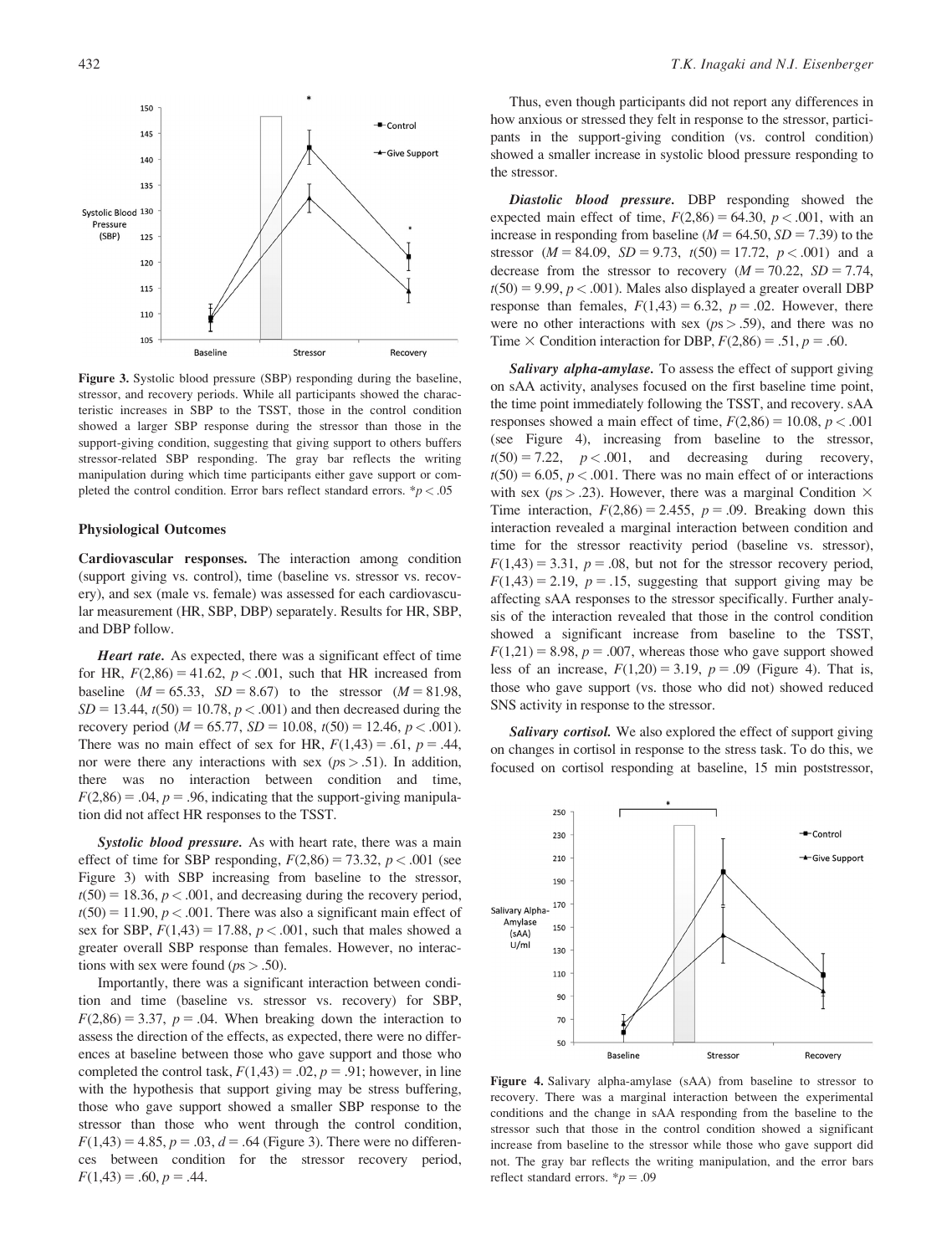

Figure 5. Salivary cortisol responses to the TSST. All participants showed an increase in cortisol to the stressor, but no effect of support giving was found. Graphed values are raw values for display purposes only; however, analyses were performed on log-transformed values. Error bars are standard errors.

which is the time that has been shown to capture the peak stressinduced cortisol response (Dickerson & Kemeny, 2004), and then recovery. Consistent with prior work showing that the TSST elicits a cortisol response, there was a main effect of time,  $F(2,86) = 4.47$ ,  $p = .01$ , with the expected increase in cortisol from baseline to the stressor,  $t(50) = 3.47$ ,  $p = .001$ , and a decrease during recovery,  $t(50) = 2.08$ ,  $p = .04$ . However, there was no main effect of or interactions with sex ( $ps > .13$ ), and there was no Condition  $\times$ Time interaction,  $F(2,86) = .81$ ,  $p = .45$  (Figure 5).

## Discussion

Although the contribution of social support to psychological, physical, and relationship well-being is substantiated by a large empirical literature, the underlying assumption has been that the benefits of social support come mainly from the support one receives from others. Another possibility, which has been comparatively overlooked, is that some of the benefits of social support may come from the support that one gives to others. A number of correlational studies suggest that support giving leads to better health outcomes (Brown et al., 2003; Poulin et al., 2013; Sneed & Cohen, 2013; Vaananen et al., 2005), but it remains unclear whether these health benefits are potentially driven by other factors such as the fact that individuals who are healthier may be more capable of giving to others, the trait disposition of those who tend to give to others, or other factors. In the current study, we avoid these potential confounds by showing that support giving (vs. a control task) reduced SBP and sAA responding to a stressor, suggesting that the act of giving in and of itself may contribute to beneficial health outcomes on its own.

Giving to others (vs. completing a control task) reduced stressor-evoked SNS-related responding (SBP, sAA), but not cortisol, the end product of the HPA axis and commonly studied part of the acute stress response. Although SNS and HPA measures have not been measured together in an experimental test of support giving before, the pattern of reduced SNS activity is consistent with previous work showing that those who report giving support more also show lower cardiovascular responding over a 24-h period (Piferi & Lawler, 2006). In addition, this pattern is in line with the

implications from our previous neuroimaging work showing a negative correlation between SA and amygdala activity, two regions associated with downstream sympathetic responding, during support giving (vs. control; Inagaki & Eisenberger, 2012). In regard to long-term implications for health, SNS responding has direct and strong implications for health outcomes such as coronary heart disease, stroke, and renal disease (Flack et al., 1995; Stamler, Stamler, & Neaton, 1993). Furthermore, increased SNS activity leads to increased inflammatory responding, a major underlying contributor to many prevalent mental and physical diseases (Eisenberger & Cole, 2012). Thus, any dampening of SNS activity, in this case via support-giving behavior, may also dampen inflammatory responding. It is less clear, however, what the direct link is between acute stressor-related cortisol responding and negative health outcomes (Miller, Chen, & Zhou, 2007). Therefore, to the extent that support giving has its most robust stress-buffering effects on sympathetic responding, this may be one route by which giving to others leads to long-term health benefits. However, more work will be needed to replicate and extend the current findings as the hypothesized effect of giving support on stressor-evoked SNS activity was only marginally significant for one of our measures (sAA). Furthermore, future studies should include more time points to establish reliable baseline and recovery periods when examining the cardiovascular stress response.

Though not an explicit goal of the current study, it is possible that the current support-giving manipulation, where participants wrote a supportive note to someone in need, may have simply elicited mental representations of others who could provide social support (such as the manipulation used in Smith, Ruiz, & Uchino, 2004, on the effects of receiving support on the stress response). This seems unlikely given that the content of the support letters suggests that participants were really focused on the problem that their friend was going through and on helping them feel better instead of focusing more generally on the supportive qualities of this other person. However, future work on the effects of giving support on the acute stress response will benefit from including an additional condition where participants write or think about supportive others, which may help disentangle effects of support giving from effects of thinking of others more broadly.

This study also highlighted a dissociation between the psychological experience of going through the stressor and the physiological response. Those who gave support reported feeling as anxious and stressed during the stressor as those who completed the control condition even though the support-givers had a reduced physiological stress response. This dissociation is consistent with a number of other findings in social and health psychology (e.g., Egloff et al., 2002; Kirschbaum, Klauer, Filipp, & Hellhammer, 1995) that demonstrate that self-reported experience in response to a stressor does not always map onto physiological responses to a stressor. Indeed, a neuroimaging investigation demonstrated that self-reported anxiety and physiological responding to a stress task were supported by different underlying neural systems (Wager et al., 2009), suggesting that subjective stress and physiological stress may rely on dissociable neural pathways. Although there were no effects of support giving on self-reported stress in this study, it will be important to continue to assess subjective experience and its relation to physiological responses when giving support to others in order to understand the entire psychological experience. For instance, perceptions of feeling needed and useful that come from giving to others in older adults is associated with better health and less mortality over a 10-year follow-up (Gruenewald, Liao, & Seeman, 2012). Future work that assesses how giving to others affects an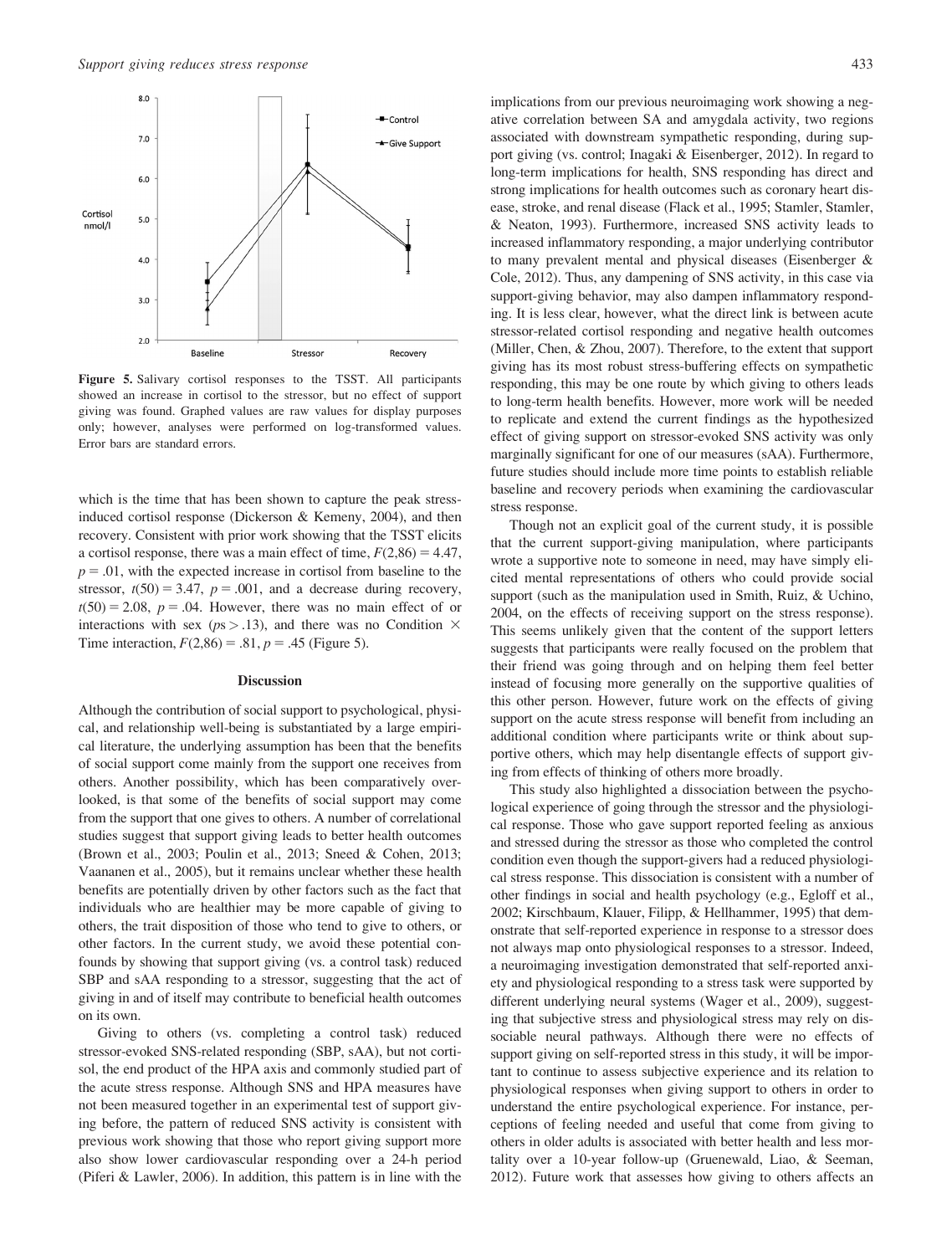individual's subjective psychological experience outside of the stressful context of the laboratory may help delineate the boundary conditions of when giving is most beneficial for health.

Finally, it is important to note that the notion that giving support to others may lead to beneficial health outcomes appears to contradict the established literature on the link between caring for a loved one with a terminal illness and negative health outcomes (e.g., Schulz & Beach, 1999). However, giving support and care to others in an acute setting, as manipulated in the current study, is a fundamentally different experience from the chronic caregiving of another person. For instance, chronic caregiving involves giving support to another person, but also involves watching the deterioration and/or suffering of that loved one. Studies linking chronic caregiving to poor health outcomes have typically failed to control for the emotional distress of losing a loved one, and because they cannot randomize participants, in an experimental way, to chronic caregiving versus control conditions, it remains unclear whether the support-giving part of chronic caregiving is the "active ingredient" in the association between caregiving and poor health or if there are other factors that contribute to negative health out-

- Adolphs, R., Tranel, D., & Damasio, A. (1995). Fear and the human amygdala. Journal of Neuroscience, 15, 5879–5892. doi:10.1093/neucas/ 3.4.267
- Amirkhanyan, A. A., & Wolf, D. A. (2003). Caregiver stress and noncaregiver stress: Exploring the pathways of psychiatric morbidity. Gerontologist, 48, 817–827.
- Anderson, A. K., & Phelps, E. A. (2001). Lesions of the human amygdala impair enhanced perception of emotionally salient events. Nature, 411, 305–309. doi:10.1038/35077083
- Batson, C. D. (2011). Altruism in humans. New York, NY: Oxford University Press.
- Bowlby, J. (1988). A secure base: Parent-child attachment and healthy human development. New York, NY: Basic Books.
- Brown, S. L., & Brown, R. M. (2006). Selective investment theory: Recasting the functional significance of close relationships. Psychological Inquiry, 17, 1–29. doi: 10.1207/s15327965pli1701\_01
- Brown, S. L., & Brown, R. M. (2015). Connecting prosocial behavior to improved physical health: Contributions from the neurobiology of parenting. Neuroscience & Biobehavioral Reviews, 55, 1–17. doi: 10.1016/ j.neubiorev.2015.04.004
- Brown, S. L., Brown, R. M., & Preston, S. D. (2012). The human caregiving system: A neuroscience model of compassionate motivation and behavior. In S. L. Brown, R. M. Brown, & L. A. Penner (Eds.), Moving beyond self interest: Perspectives from evolutionary biology, neuroscience, and the social sciences (pp. 78–88). New York, NY: Oxford University Press.
- Brown, S. L., Nesse, R. M., Vinokur, A. D., & Smith, D. M. (2003). Providing social support may be more beneficial than receiving it: Results from a prospective study of mortality. Psychological Science, 14, 320– 327. doi: 10.1111/1467-9280.14461
- Brown, S. L., Smith, D. M., Schulz, R., Kabeto, M. U., Ubel, P. A., Poulin, M., ... Langa, K. M. (2009). Caregiving behavior is associated with decreased mortality risk. Psychological Science, 20, 488–494. doi: 10.1111/j.1467-9280.2009.02323.x
- Covian, M. R., Antunes-Rodrigues, J., & O'Flaherty, J. J. (1964). Effects of stimulation of the septal area upon blood pressure and respiration in the cat. Journal of Neurophysiology, 27, 394–407.
- Creaven, A., & Hughes, B. M. (2012). Cardiovascular responses to mental activation of social support schemas. International Journal of Psychophysiology, 84, 113–119. doi: 10.1016/j.ijpsycho.2012.01.018
- Dickerson, S. S., & Kemeny, M. E. (2004). Acute stressors and cortisol responses: A theoretical integration and synthesis of laboratory research. Psychological Bulletin, 130, 355–391. doi: 10.1037/0033- 2909.130.3.355
- Diener, E., Suh, M., Lucas, E., & Smith, H. (1999). Subjective well-being: Three decades of progress. Psychological Bulletin, 125, 276–302. doi: 10.1037/0033-2909.125.2.276

comes. In fact, one study suggests that chronic caregiving is associated with beneficial, rather than detrimental, health outcomes such as a reduced risk of mortality (Brown et al., 2009). In addition, research has shown that caregivers of parents without severe care needs do not show increased depressive symptoms, but that noncaregivers of parents with severe care needs do report greater depressive symptoms (Amirkhanyan & Wolf, 2003). Together, these studies point to the possibility that the support giving itself may not be the cause of the negative health effects. However, further research is needed in order to determine when providing care and support to others affects health for the better or worse.

In summary, the current study experimentally manipulated support giving prior to a stressful experience. Findings show that giving to others (vs. a control condition) can reduce the physiological stress response and, in particular, sympathetic-related responding (SBP, sAA). Together with our previous findings on the neural correlates of support giving and other work on mechanisms by which giving to others is beneficial for well-being, we begin to uncover a pathway by which support giving may lead to better health outcomes.

#### References

- Dressendorfer, R. A., Kirschbaum, C., Rohde, W., Stahl, F., & Strasburger, C. J. (1992). Synthesis of a cortisol-biotin conjugate and evaluation as a tracer in an immunoassay for salivary cortisol measurement. Journal of Steroid Biochemistry and Molecular Biology, 43, 683–692. doi: 10.1016/0960-0760(92)90294-S
- Dunn, E. W., Aknin, L. B., & Norton, M. I. (2008). Spending money on others promotes happiness. Science, 319, 1687–1688. doi: 10.1126/ science.1150952
- Egloff, B., Wilhelm, F. H., Neubauer, D. H., Mauss, I. B., & Gross, J. J. (2002). Implicit anxiety measure predicts cardiovascular reactivity to an evaluated speaking task. Emotion, 2, 3–11. doi: 10.1037//1528- 3542.2.1.3
- Eisenberger, N. I. (2013). An empirical review of the neural underpinnings of receiving and giving social support: Implications for health. Psychosomatic Medicine, 75, 545–56. doi: 10.1097/PSY.0b013e31829de2e7
- Eisenberger, N. I., & Cole, S. W. (2012). Social neuroscience and health: Neuropsychological mechanisms linking social ties with physical health. Nature Neuroscience, 15, 669–674. doi: 10.1038/nn.3086
- Feeney, B. C., & Collins, N. L. (2001). Predictors of caregiving in adult intimate relationships: An attachment theoretical perspective. Journal of Personality and Social Psychology, 80, 972–994. doi: 10.1037// 0022-3514.80.6.972
- Flack, J. M., Neaton, J., Grimm, R., Jr., Shih, J., Cutler, J., Ensrud, K., & MacMahon, S. (1995). Blood pressure and mortality among men with prior myocardial infarction. Multiple risk factor intervention trial research group. Circulation, 92, 2437–2445. doi: 10.1161/ 01.CIR.92.9.2437
- Galinsky, A. D., & Ku, G. (2004). The effects of perspective-taking on prejudice: The moderating role of self-evaluation. Personality of Social Psychology Bulletin, 30, 594–604. doi: 10.1177/0146167203262802
- Galinsky, A. D., & Moskowitz, G. B. (2000). Perspective-taking: Decreasing stereotype expression, stereotype accessibility, and in-group favoritism. Journal of Personality and Social Psychology, 78, 708–724. doi: 10.1037//0022-3514.78.4.708
- Gianaros, P. J., Sheu, L. K., Matthews, K .A., Jennings, J .R., Manuck, S. B., & Hariri, A. R. (2008). Individual differences in stressor-evoked blood pressure reactivity vary with activation, volume, and functional connectivity of the amygdala. Journal of Neuroscience, 28, 990–999. doi: 10.1523/JNEUROSCI.3606-07.2008
- Gruenewald, T. L., Liao, D. H., & Seeman, T. E. (2012). Contributing to others, contributing to oneself: Perceptions of generativity and health later in life. The Journals of Gerontology Series B: Psychological Sciences and Social Sciences, 67, 660–665. doi: 10.1093/geronb/gbs034
- Holt-Lundstad, J., Smith, T. B., & Layton, J. B. (2010). Social relationships and mortality risk: A meta-analytic review. PLoS Medicine, 7, e1000316. doi: 10.1371/journal.pmed.1000316